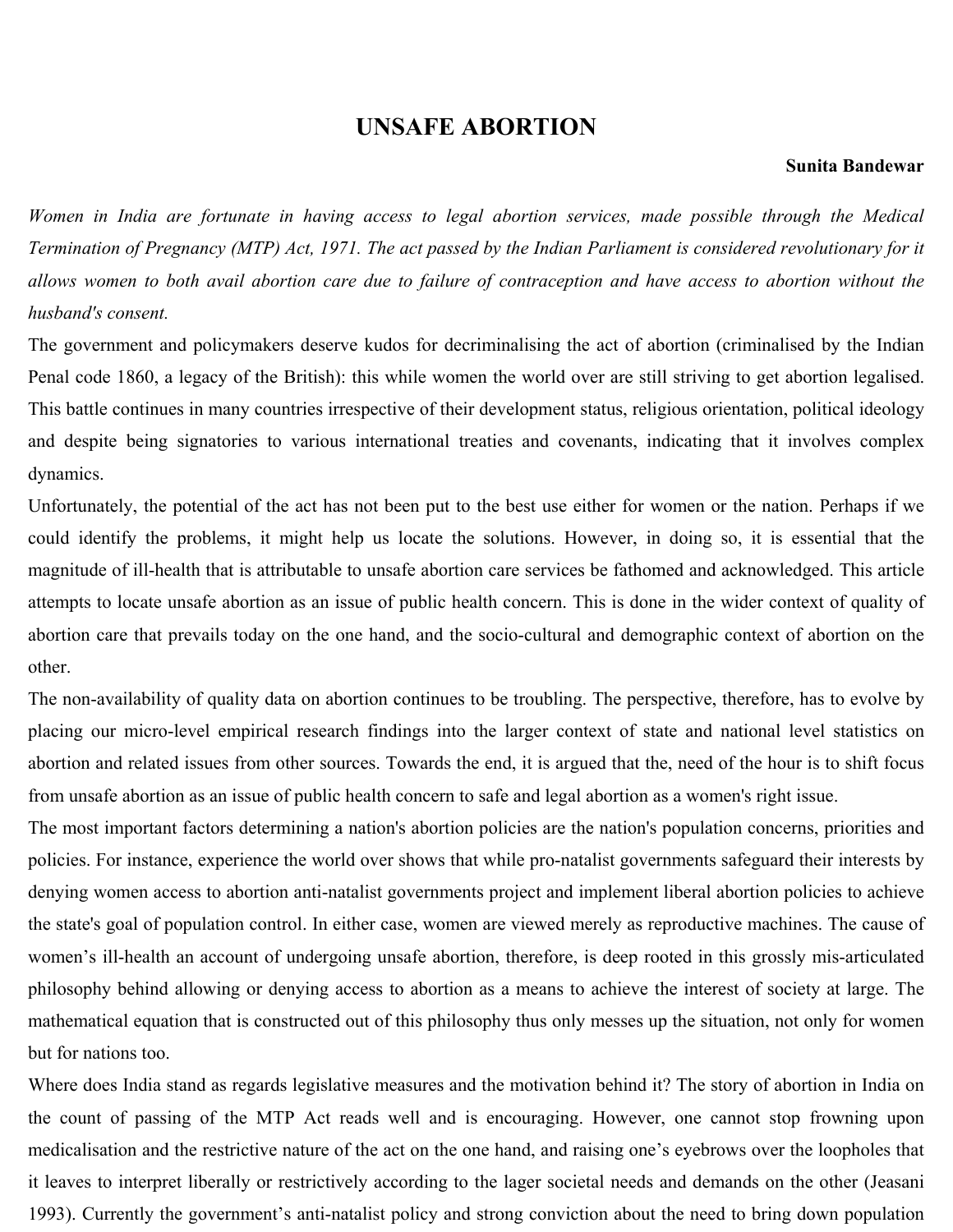growth rates, coupled with the interests of the medical fraternity, allows a liberal interpretation of the act. Despite that, women's access to quality abortion care has yet to become a reality more than a quarter century after the MTP Act was implemented. This is what makes the story of abortion India an ill-fated one.

What is the Indian scenario as regards abortion mortality and morbidity? The estimates about the rate of abortion, proportionate induced abortions, mortality and morbidity attributable to abortion are startling. According to a conservative assumption, for every 73 live births there are 25 abortions of which three-fifths are induced. Based on these assumptions, an average estimate for the current decade is five million legal and illegal induced abortion per annum in India (Bandewar 1999). The Indian Survey of Death reports that nearly 18% of maternal deaths result from abortion (GOI' 91-95). Data from various other sources suggest that maternal mortality resulting from unsafe abortion ranges from 4.5 to 16.9% (Bhatia 1988; RGI 1988; Reddy 1992). An estimated ratio of illegal abortions ranges between 3 to 1 and 8 to 1 (Bandewar 1999; Karkal 1991).

Why is the situation so grave despite a provision for legal abortion? Unsafe abortion as a public health issue is not a difficult riddle to fathom though it may defy easy solution. The foremost factor that has a direct bearing on the outcome of an abortion procedure is the quality of abortion care that a woman receives. The concept of quality of health care has come of age today. Over the decades and centuries of knowledge and experiences in medical care, and with new waves of interdisciplinary approaches to understanding the issue at hand, the concept has become an all inclusive and multifaceted one.

It refers to the availability of, accessibility to and approachability to abortion care facilities; availability of minimum physical standards and qualified and adequate human power to offer such care; nature and texture of the interpersonal communication between the staff at the health care facilities and women; the content of communication and counselling; the quality of outcome of the procedure; women's satisfaction about the services than they receive and the biomedical indicators; the status as regards post-operative complications and so on.

Thus, this comprehensive concept of quality of care takes note of both the quantitative and qualitative aspects of health care. The empirical research on the quality of abortion care, conducted in the 1990s, reveals a pathetic and gruesome state of affairs and should solve to a great extent the riddle of alarming statistics about abortion morality and morbidity. Macro-level data on many of the aspects mentioned above is not available and thus small scale empirical research assumes significance.

Are abortion care facilities required to be registered under the MTP Act? For the reader to get an idea about the poor quality of abortion care that women receive, we present data on some of the gross indicators of quality of care from our empirical research we conducted research in nine tehsils of Pune and Ratnagiri districts of Maharashtra. The nine tehsils included in the study had 159 health care facilities which offered abortion care services. In case of abortion care services, the facility needs to be registered under the MTP Act.

Our data show that on average, for every single MTP registered abortion care facility (ACFs) there were around three non –registered ACFs, the ratio varying between 1:1 to 1:5. National level statistics on MTP centres suggest wide variation across the states. However, in general, MTP facilities remain inadequate. In India, in the mid90s there were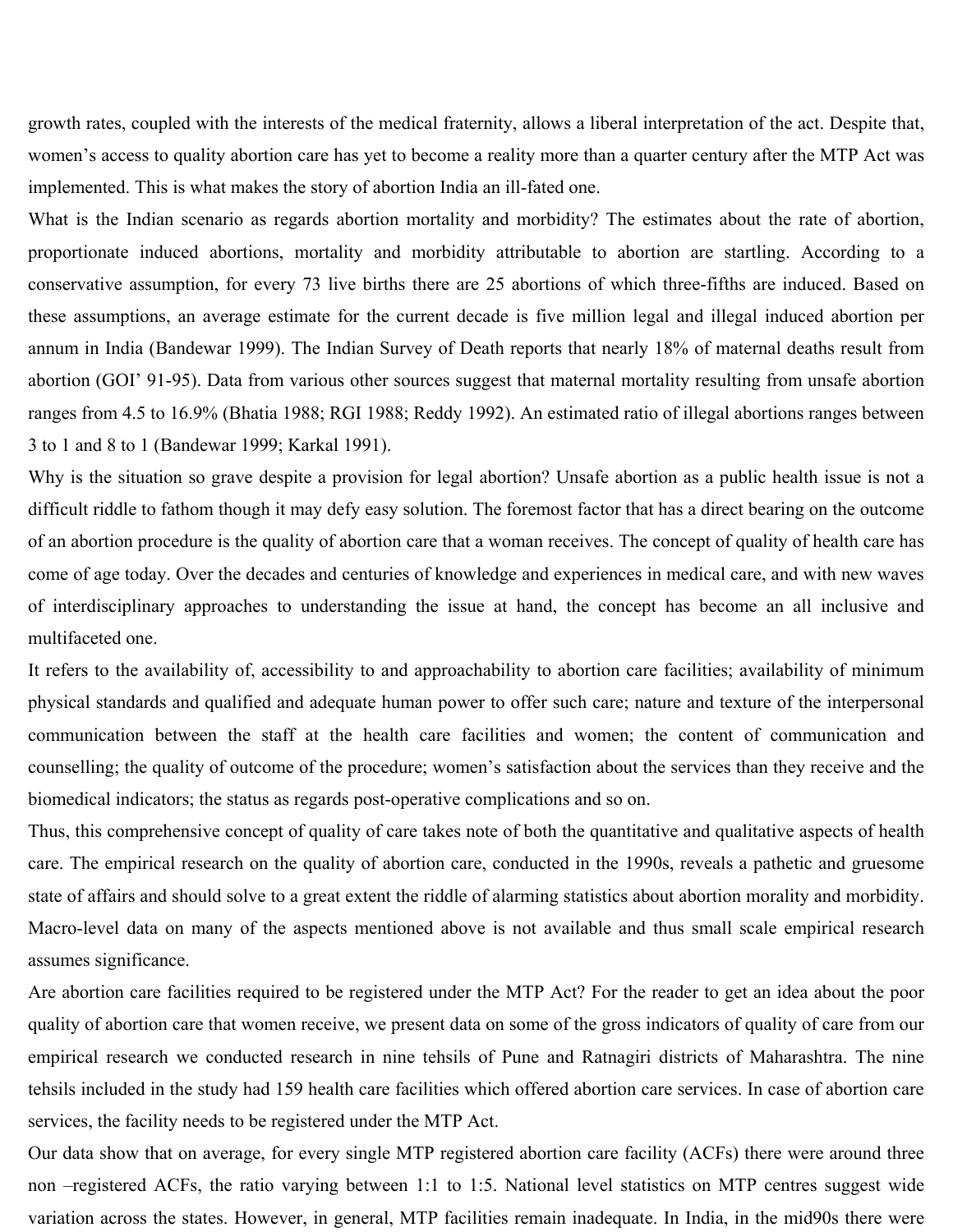9271 centres, while the number of MTPs reported was 609915 (Family Welfare Programme in India, Year Book, 1993- 94).

Are abortion care facilities accessible, approachable and adequate? Our study shows that the distribution of ACFs was grossly skewed, spatially sparse and uneven. A total of 159 ACFs from nine tehsils were situated in 44 villages/townships, concentrated mostly in townships and in villages with a population of 5000 and more. These ACFs supported the population from 1447 villages of the nine tehsils of which about 69% were connected by some state transport facility. Tough terrain and lack of transport facilities not only caused inconvenience but added to the cost women bear in terms of time and money.

According to our study the number of women between 15-49 years of age who may need abortion care facilities varied between 172 to 1007 per urban based ACF and 3124 to 21553 per rural based ACF. The number of abortions per facility ranged between 54 to 480. For India, for the year 1994, there were 62.7 MTPs per MTP facility.

How do public health care facilities help in abortion care? Availability of abortion care services at public centres clearly means free of charge services. In our study, of the total public health care facilities eligible for abortion care service, the proportionate share ranged between 9 to 56% in selected tehsils. Overall, of the total eligible public facilities about onefourth provided abortion care services. The percentage at the national level is as low as 8%. According to unpublished data for the state of Maharashtra, 1992-93, about 70.3% of the approved centres were in he private sector (Jesani and Iyer 1995). Our data show that of the total, only about 8% of the qualified abortion providers were based in public health care facilities.

Are the abortion care service providers qualified as defined in the act? The proportion of non-allopathic to allopathic abortion service providers varied between 1:1 to 1:4. Of a total of 207 abortion service providers, about 56% were not qualified under the MTP Act. Of the total, more than one-fourth were non-allopaths. Such a massive indulgence of the medical fraternity into illegal abortion care service provision, even in institution based abortion care delivery, naturally exposes women to unsafe abortions. Many studies have recorded the involvement of other service providers-ranging from local abortionists and magicians, trained and untrained dais, ANMs and ayurvedic and homeopathic practitioners. Of the 2189 abortions studied, about 67% were by non-allopaths, assuming that those done at public health care facilities were by allopaths. This not only highlights poor implementation and monitoring of the act, but also raises the question as to why such rampant indulgence prevails. A mass exodus of specialised allopath medical providers towards developed and urban areas even at the risk of saturation, almost inhibiting non-allopaths from entering the market complemented by women's lack of purchasing quality care, provides a partial answer.

Are abortion care services affordable? The cost of abortion care varied between Rs 300 to Rs 3,000. The cost of travel that women bear and some times for drugs to be purchased being over and above the medical costs at the institution. Interestingly, in addition to rational determinants of cost such as type of method used, a woman's marital and socioeconomic status and the extent of her vulnerability often determine the price of service she receives.

There is a lack of standardised pricing of health care in general. Many other micro-level studies have shown a similar range. An average per capita income of Rs 3168 (1984-85) for Maharashtra (NFHS 1992-93), 37% of the population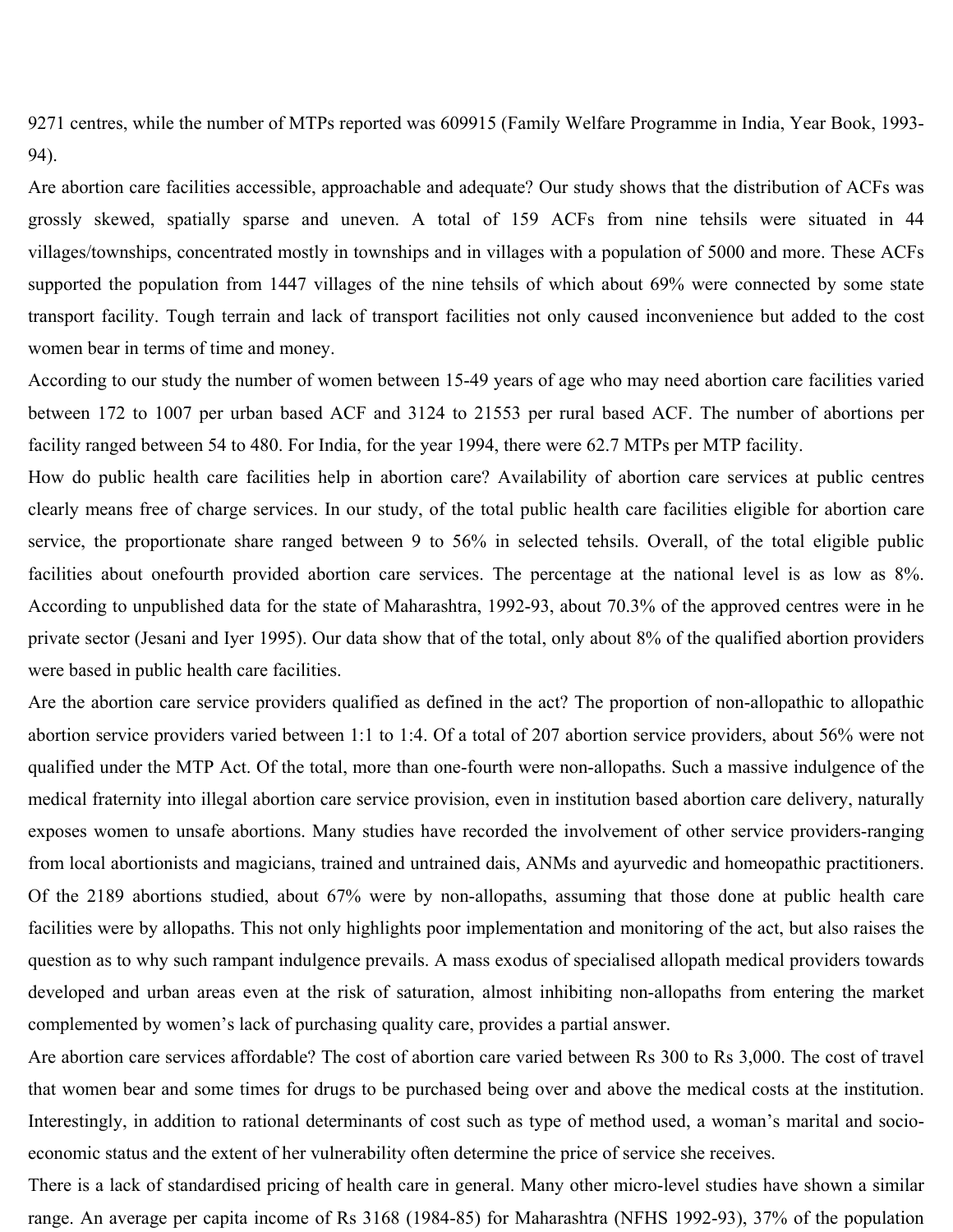falling below the poverty line (GOI 1997, Appendix 4, as quoted by Mooij 1999) for Maharashtra and a minimum wage of around Rs 35 highlight the various hazardous options that women face. In such situations, women either resort to unsafe intervention by a local abortionist, or place themselves in debt to seek institution based care.

How are abortion care facilities placed vis-à-vis minimum physical standards and professional competence of the service providers? We studied 115 out of 159 ACFs for detailed indicators on the quality of abortion care. Only 16% ACFs met the criteria of minimum physical standards as regards abortion care; 46% ACFs were supported by qualified abortion service providers stipulated in the MTP Act. On further analysis to understand comprehensive quality of care as regards 'structural aspects – minimum physical standards (equipment, instruments, essential drugs) and qualified abortion service provider and anesthetists' – the number of ACFs, appropriately equipped and supported by qualified professionals came down to a mere 13 (of 115). One is often cautious about making generalisations based on such micro-level empirical research. Nonetheless, it would not be erroneous to suggest that this represents the abysmally poor status of abortion care services in general, with some regional variations.

Where do the existing abortion care services stand as regards their soft facets, such as client-provider interpersonal communication and counselling? Our study indicates an unsatisfactory situation regarding the significance of 'counselling' in our health care delivery system. Both the content and texture of these communications were not conducive for encouraging women's participation in the process. They were inadequate and cryptic, and maintained the power hierarchy between the 'knowledgeable medical professional' and 'ignorant lay women'. The former's moralistic positions about abortion led them to penalise women who were often beleaguered with a feeling of guilt about the 'crime' they had committed. Rarely did the providers engage in conducting minimum preoperative tests such as blood group and count and post-operative checks, or checking for infections. Nor were they particular about communicating the do's and don'ts of post operation, or informing patients about indications of post operative complications. In the absence of post operative care facilities and women's constraints in utilising them, the chances of mortality and morbidity only increase. It is, therefore, essential to change prevailing attitudes of both women and providers towards abortion.

How are the providers supported through training and continuing education to update themselves with the advances in medical sciences? There are no serious efforts towards upgrading skills of abortion care providers keeping pace with advances in medical techniques (methods and equipment/instruments) vis-à-vis abortion procedures; abortion care providers still prefer using the conventional methods foregoing the safety advantages of the former. More than 60% of the abortion care providers/facilities still use dilation and curettage (D&C) for the first trimester abortion procedures instead of safer vacuum aspiration methods (barge, et al. 1994; REAP/CEHAT, unpublished). In general, the prevailing MTP training facilities are inadequate and deficient.

Where do we locate the problems of persistent poor quality of abortion care? It could be located in poor implementation of the MTP Act and low compliance, absence of accountability and self regulation on the part of the medical fraternity, it may be noted that the so called registered MTP ACFs do not necessarily meet all the legal criteria about essential minimum physical standards and qualified human power for conducting abortion procedures. This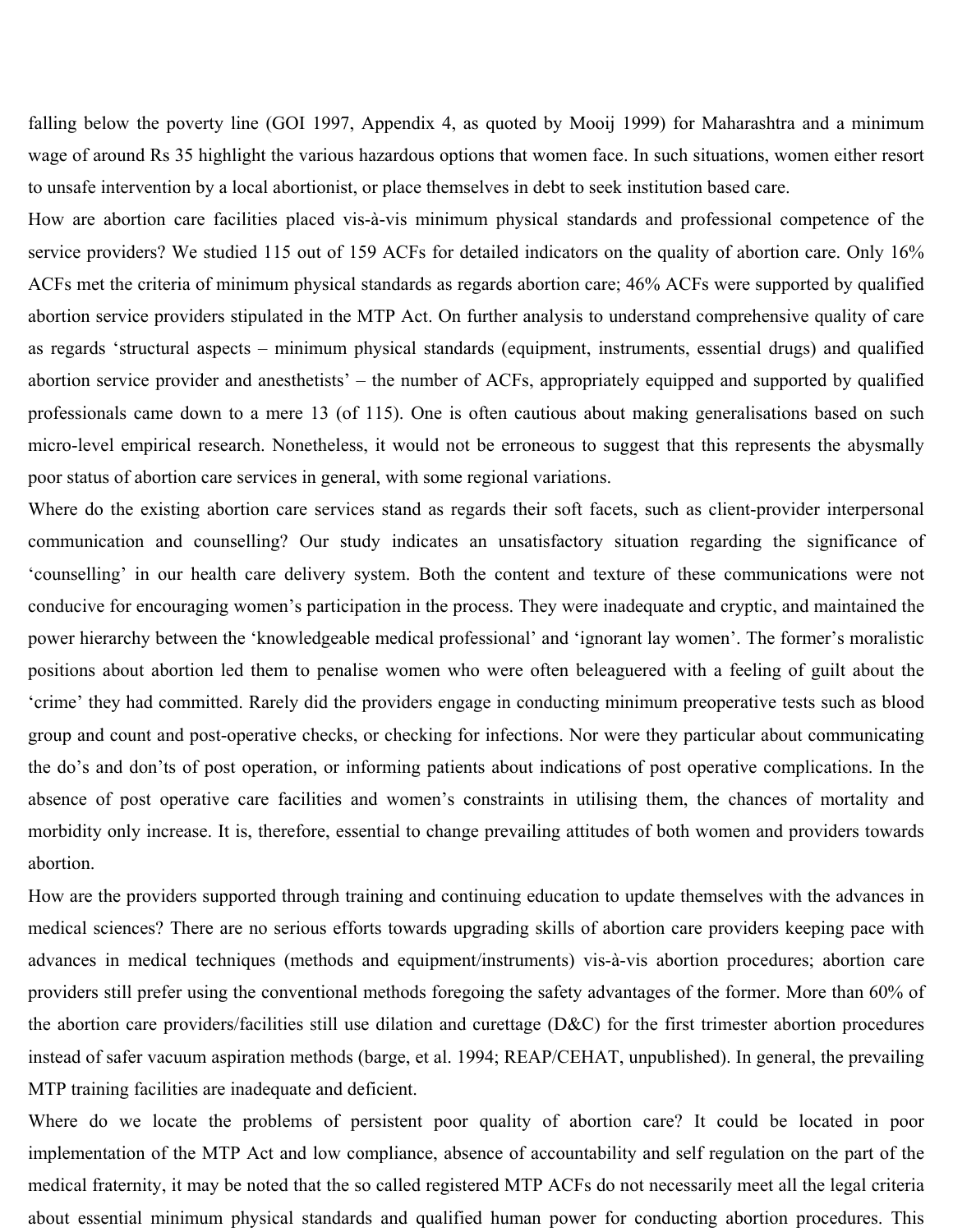highlights the fact that legislative measures do not necessarily ensure women's access to safe abortion care. A paucity of adequate budgetary allocation underscores these lacunae.

How does the socio-cultural fabric of abortion affect women's access to safe abortion care services? What are its implications for women's health? A health care delivery system is only one side of the story. Patterns of utilisation of health care services in general, and abortion care in particular, are a result of the interfacing of a complex socio-cultural fabric and the health care services – its mode of delivery, nature and profile. The social stigma attached to an act of abortion, women's status in the family, her lack of negotiating power in the sexual relationship with the husband only makes the situation worse. Also, the state's pressure to limit family size and space children, social pressure on the couple to prove fertility immediately after the marriage, the pressure to produce the right gender mix of children and, above all the pressure to compulsarily produce a male child to feel 'honoured' and allow a continuation of the family lineage, pushes women to use abortion as a coping mechanism.

Community based qualitative studies to understand women's abortion needs, their decision-making process, their concern for quality of care and choice of provider show that in addition to the inherent complexity of the decision, a lack of consensus and support from family members, which is normally the case, forces women to operate on their own, often trading quality for confidentiality. Their overriding concern for maintaining confidentiality also constrict their choice of provider(Gupte, et al, 1999). It is thus not unusual that women resort to clandestine abortions, exposing themselves to risk.

Women's abortion needs are not contingent upon their class, caste or religion. However, women from marginal groups are more likely to have poorer access to quality abortion care services. In sum, it is clear that skewed, sparse and uneven distribution of inadequate abortion care facilities make women's access to abortion care difficult. Even if women manage to access these facilities and overcome the range of hurdles arising from the socio-cultural context of abortion, the struggle is far from over and safe abortion care is not always assured.

What strategies would help improve women's access to safe and legal abortion care services? While bringing about changes in the social fabric is an ongoing and gradual process, sensitive and thoughtful changes centred around women's health and will-being at the programmatic and planning level should certainly facilitate women's access to abortion care yielding positive results for women's health in a tangible period of time.

We have to acknowledge the fact that abortion care facilities, or for that matter most of the reproductive health care services, are situated within the larger health care delivery system. Thus, streamlining and strengthening the existing health care delivery system, including measures to correct the skewed distribution of hearth care facilities and hearth care providers, is an essential prerequisite. Moreover, it is fundamental to incorporate women's specific needs to make them meaningful to women. A nuanced understanding of women's health concerns and needs and impact of the sociocultural fabric on women's utilisation patterns of general and specific hearth care services gathered through empirical research needs to be translated into policy planning and delivery of health care services.

Where do we move from here? In the Indian context there has been a tendency to treat and project abortion as a public health issue, not naively but strategically. However, if we continue on this path in the future, there is a danger of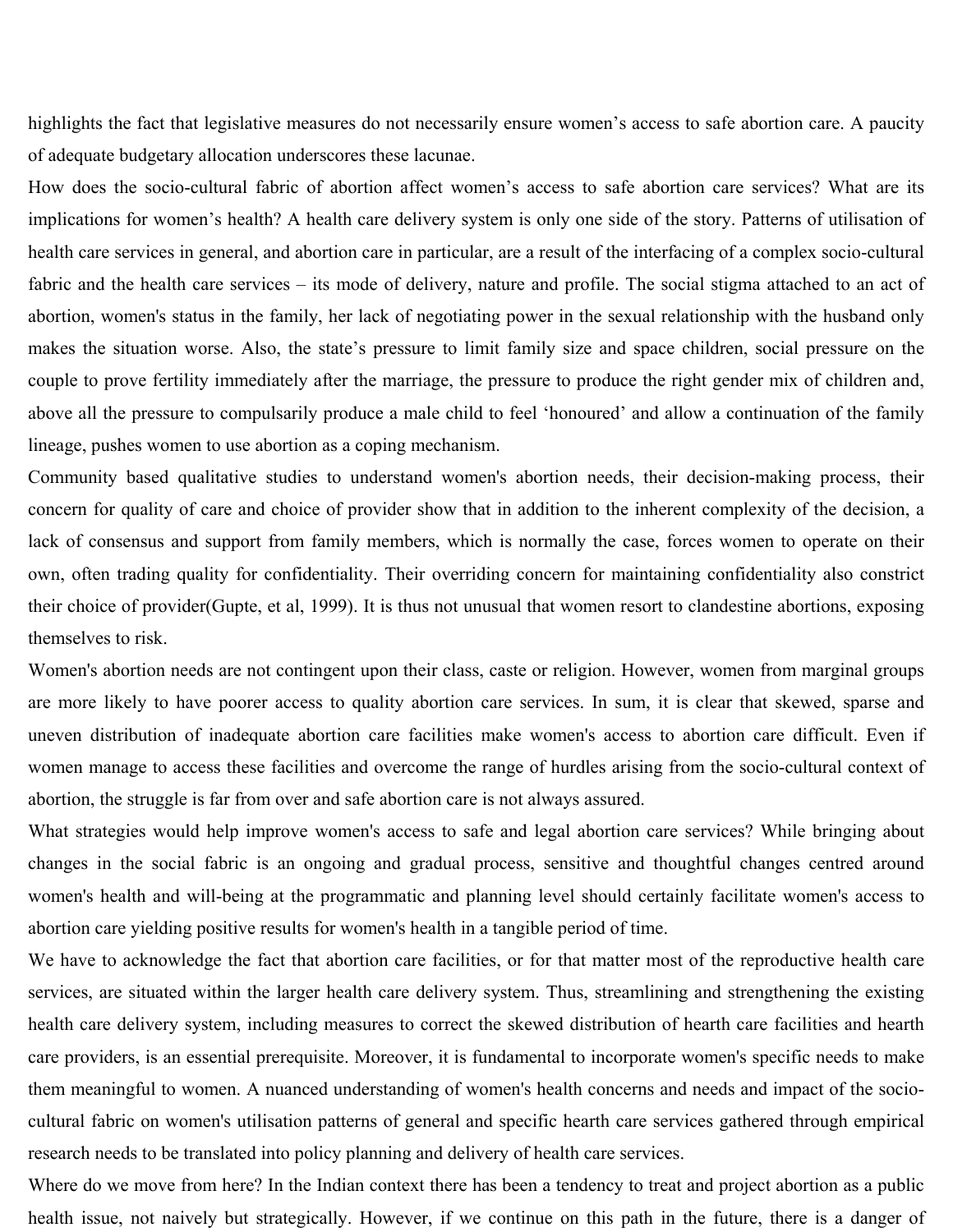loosing sight of the new challenges as a consequence of globalisation, cultural revivalism and global strengthening of fundamentalism. The pressure and push of the pro-life movement, including their intimidating strategies in the West, have been responsible for a regression of the pro-choice stream. In this changing context it would not be a surprise if we end up losing the battle that we had won in the past.

All religious fundamentalist movements are prejudiced against abortion as a women's right. With the upsurge of Hindutva and rightist forces at the national level, the moral argument over abortion as an issue of public health could easily be slammed at us, conveniently sidetracking unsafe abortion within the framework of women's right to safe and legal abortion. Already billboards damning abortion are a common sight in Mumbai. This should serve as an adequate warning to those concerned about women's well being and rights.

The other challenge relates to a rising number of sex selective abortions and a range of other sex selective practices. Despite a legal ban on prenatal diagnostics to identify the sex of the foetus, often with the intention to abort in case of a female foetus, its rampant use is an open secret. This battle has now to be joined afresh on two fronts : a) to pressurise for effective implementation and (b) to make legislation more inclusive against the backdrop that newer genetic technologies are being developed to enable pre-conceptional sex selection which the existing legislation does not take not of. Argument articulated around the negative consequences of abortion for women's health can go against women's right to abortion and hence may provide to be self-defeating. The protest against sex selective practices has to continue based on the core argument that it is sex discriminatory and, therefore, violative of human rights.

## **References**

Bandewar S., Country Situation for India: A Quarter Century of Legalised Abortion Services. Prepared for Dialogue on 'Reproductive Choice' organised by Likhaan, Manila, Philippines, 22-24 July 1999.

Barge S., et al., Situation Analysis of MTP Facilities in Gujarat. Paper prepared for a workshop on 'Service Delivery System in Induced Abortion', Agra, 22-23 February 1994.

Bhatia J.C., A Study of Maternal Mortality in Anantpur District, Andhara Pradesh, India, Indian Institute of Management, Bangalore, 1988.

Centre for Enquiry into Health and Allied Themes (1994-2000), Research and Advocacy Programmed for Improving Quality of Abortion Care. CEHAT, Pune (unpublished data).

Family Welfare Programme in India: Year Book (1993-94). Ministry of Health and Family Welfare, Nirman Bhavan, New Delhi.

Gupte Manisha, Bandewar Sunita and Pisal Hemlata, ' Women's Perspective on Quality of General and Reproductive Health Care: Evidence from Rural Maharashtra', in M. Koeing and M.E. Khan (des), *Improving Quality Care in India's Family Welfare Programme,* Population Council, New York, 1999, pp. 117-139.

Indian Council of Medical Research, Illegal Abortion in Rural Areas: A task force study. ICMR, New Delhi, 1989.

International Institute for Population Studies, National Family Survey: Maharashtra, 1992-93. Mumbai, 1995.

Jesani A and Iyer A., 'Abortion – Who is Responsible for our Rights?' in Karkal M. (Ed), Our Leves, Our Health, Coordination Unit, New Delhi, 1995.